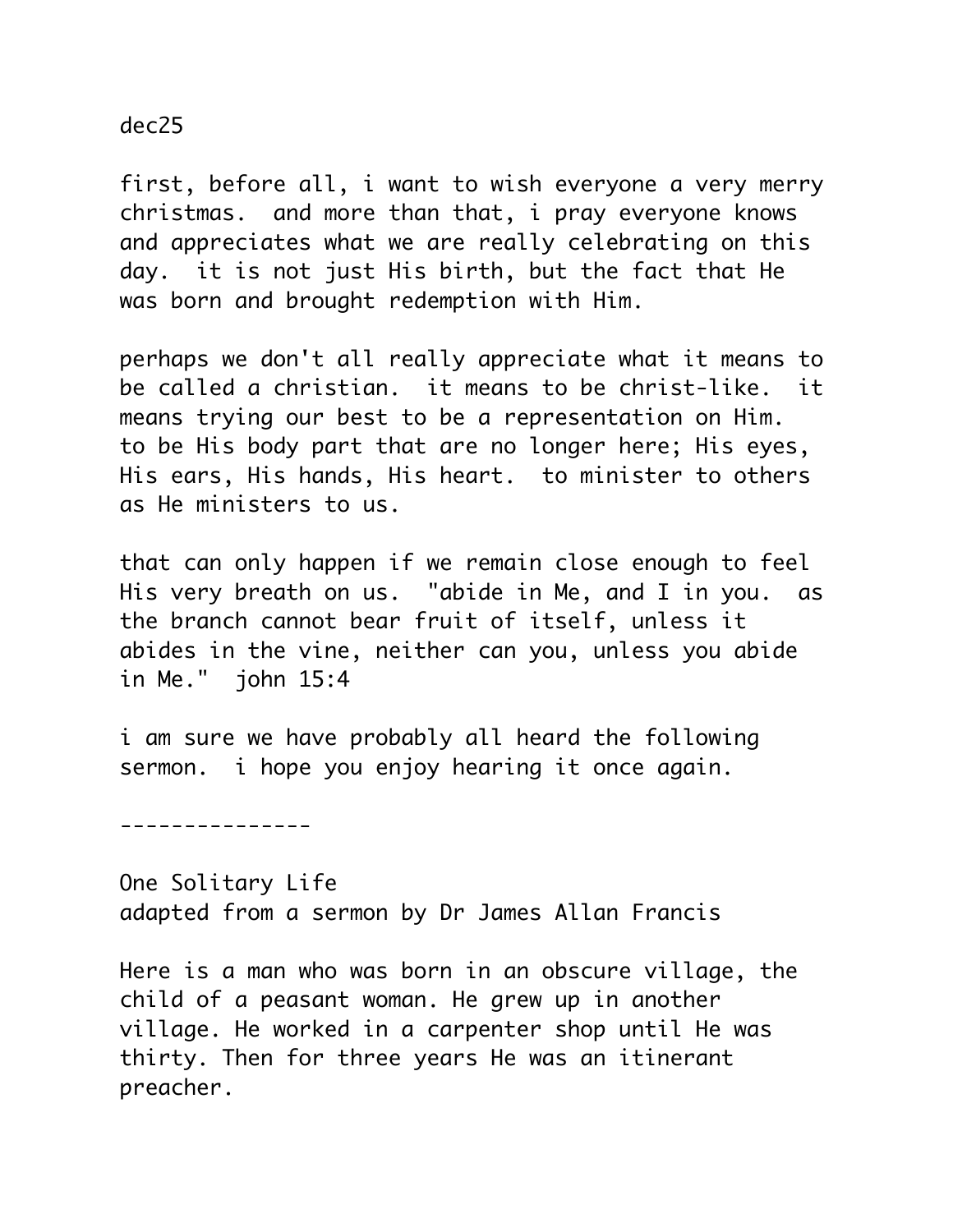He never owned a home. He never wrote a book. He never held an office. He never had a family. He never went to college. He never put His foot inside a big city. He never traveled two hundred miles from the place He was born. He never did one of the things that usually accompany greatness. He had no credentials but Himself ...

While still a young man, the tide of popular opinion turned against him. His friends ran away. One of them denied Him. He was turned over to His enemies. He went through the mockery of a trial. He was nailed upon a cross between two thieves. While He was dying His executioners gambled for the only piece of property He had on earth – His coat. When He was dead, He was laid in a borrowed grave through the pity of a friend.

Nineteen long centuries have come and gone, and today He is a centerpiece of the human race and leader of the column of progress.

I am far within the mark when I say that all the armies that ever marched, all the navies that were ever built; all the parliaments that ever sat and all the kings that ever reigned, put together, have not affected the life of man upon this earth as powerfully as has that one solitary life.

--------------

why has this life made such an impact? because, even as the Father confirmed our Lord while He was on this earth, the Father confirms Him today in our hearts.